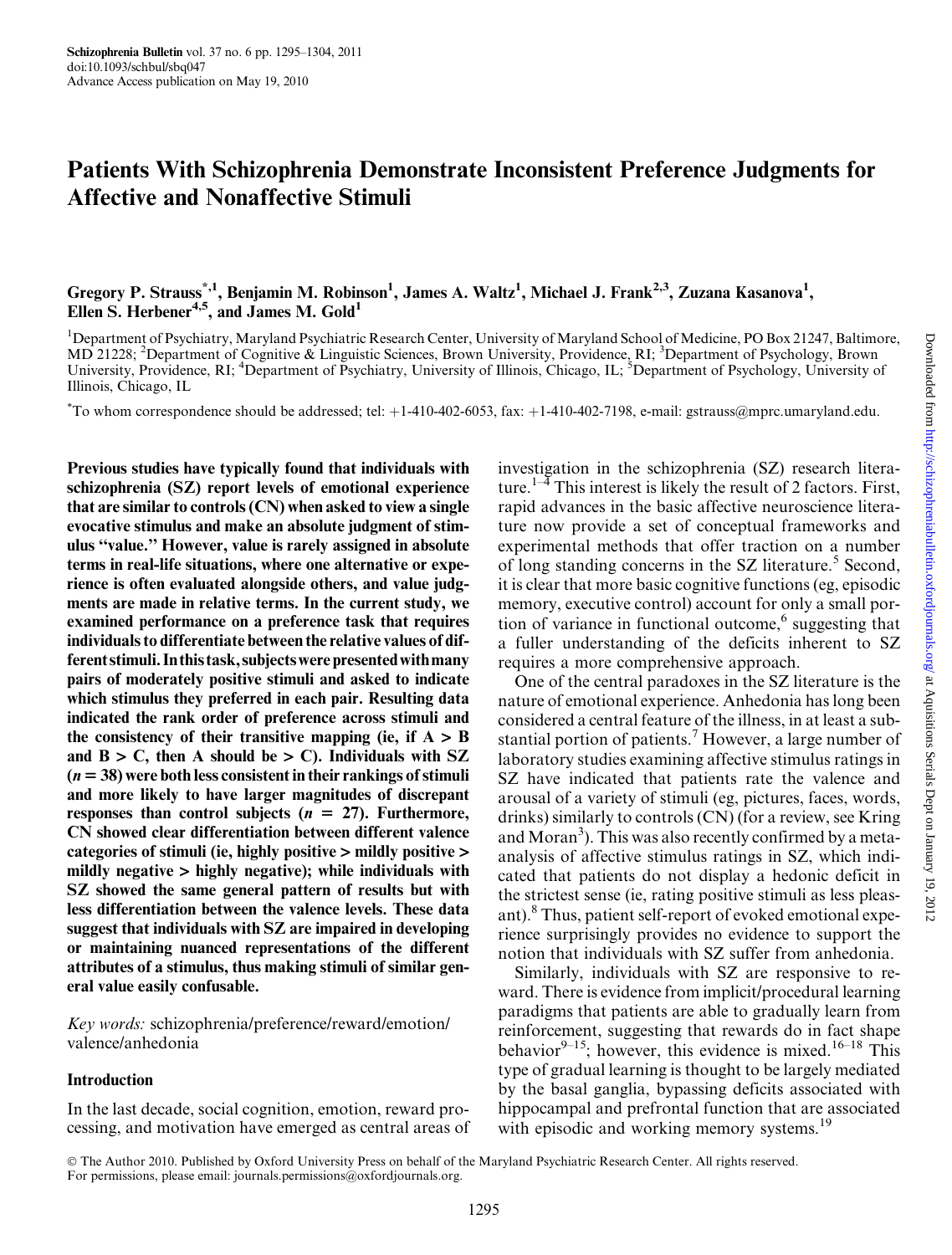In contrast, classic studies using the Wisconsin Card Sorting Test, $^{20}$  as well as more recent studies examining reversal learning and conditional associative learning paradigms, among others,  $21-25$  suggest that patients have difficulty with rapidly updating working memory representations to guide response selection. There is also evidence that patients show alterations in decision making including steeper discounting of future rewards, <sup>26</sup> failure to weigh the potential for losses in a gambling paradigm,<sup>9</sup> and a reduced correlation between the amount of effort subjects made with their own reported emotional experience of stimuli.<sup>9</sup> We recently suggested that it might be possible to account for this complex set of findings with the idea that patients have difficulty representing the value of multiple response alternatives or stimuli, a form of working memory for ''value''1 of the sort encoded by orbitofrontal cortex (OFC).<sup>19,27</sup>

One limitation of the evidence to date is that impairments have primarily been observed in tasks that make a number of cognitive demands along with affective valuation and outcome processing. Thus, deficits in general working memory capacity could plausibly account for many of the deficits observed. In line with this explanation, we have found working memory (as measured through standard neuropsychological tests) to correlate with abnormalities in decision making in several studies.<sup>9,26</sup> Alternatively, patients might process uncertainty differently than CN, and this could be implicated in many of the decision making and reinforcement learning experiments. That is, it is possible that impairments in ''cold'' cognitive processes might be largely responsible for impairments observed on many decision-making and reward processing tasks that were designed to target affective functions.

Another possibility is that patients display a deficit in assigning value in ''relative'' rather than ''absolute'' terms. In many of the studies examining affective ratings in SZ, subjects were required to evaluate a single stimulus at a time and make an absolute judgment regarding the affective value of that stimulus. However, value is rarely assigned to stimuli, actions, or events in absolute terms in real-life situations. Rather, the value of an item/action/ event is typically determined when it is evaluated alongside other alternatives.<sup>28</sup> For example, the affective value associated with the taste of a particular make of wine often increases or decreases when it is sampled alongside other wines. The OFC in particular has been shown to encode relative rather than absolute value.<sup>29</sup> It is thus possible that the type of affective impairments that exist in SZ are more readily observable when patients are required to judge value in relative rather than absolute terms.

Preference judgment paradigms used in the affective neuroscience literature offer a novel means of examining relative value assignments, uncontaminated by cold cognitive impairments like working memory and problem with 2 stimuli and asked to select the stimulus that they prefer the most.<sup>30</sup> There is no right or wrong answer on each trial, and no outcome is associated with the choice. Rather, participants simply indicate which of the 2 items they prefer over the other, for whatever reason. By presenting all the items paired with each other, it is possible to examine the consistency of choices made. More specifically, preference consistency is evaluated by examining the number of times each individual fails to maintain transitivity of preferences. For example, if a subject preferred  $A > B$  and  $B > C$ , they should prefer  $A > C$ . If they select  $C > A$ , this indicates an inconsistent preference judgment. A recent study by Fellows and Farrah<sup>31</sup> demonstrated the role of the ventromedial prefrontal cortex (VMF: specified as the region encompassing both medial OFC and adjacent ventral medial PFC) in value-based preference judgments quite eloquently in a study on lesion patients. In this study, patients with VMF lesions, patients with frontal damage that spared the VMF (dorsal and/or lateral frontal, D/LF), and CN completed a 2 choice preference task. Results indicated that patients with VMF lesions displayed a greater number of inconsistent choices than other frontal lesion patients and CN, suggesting that the VMF is critically involved with representing the relative value of stimuli under conditions of certainty. These findings converge with studies demonstrating that OFC encodes relative rather than absolute value in both *functional magnetic resonance imaging*<sup>29</sup> and monkey recordings $x^3$  and simulated in computational models of OFC to account for classical framing effects.<sup>19</sup>

solving. In these tasks, participants are typically presented

If SZ patients have difficulty representing the relative value of stimuli in a precise fashion, we would expect them to demonstrate a higher level of response inconsistency and to make choices that deviated further from expectations based on prior choice history. In the current study, we applied a novel 2-choice preference judgment task $31$  to examine the possibility that individuals with SZ demonstrate abnormalities in representing the relative value of stimuli. It was hypothesized that individuals with SZ would make significantly more inconsistent choices on the preference task and that these inconsistent choices would be of significantly greater magnitude than those made by CN. We also predicted that both self-reported anhedonia and working memory would be significantly correlated with inconsistent choices, given that recalling past affective experiences and value-based decision making both rely on mental representations of affective value. This prediction is supported by neurocomputational models of the OFC, which suggest that this region maintains recent positive and negative valenced outcomes in an active working memory-like state, which is used to guide decision making via top-down projections.<sup>19</sup> Based upon our previous behavioral data and computational model<sup>14</sup> indicating that negative symptoms in SZ are associated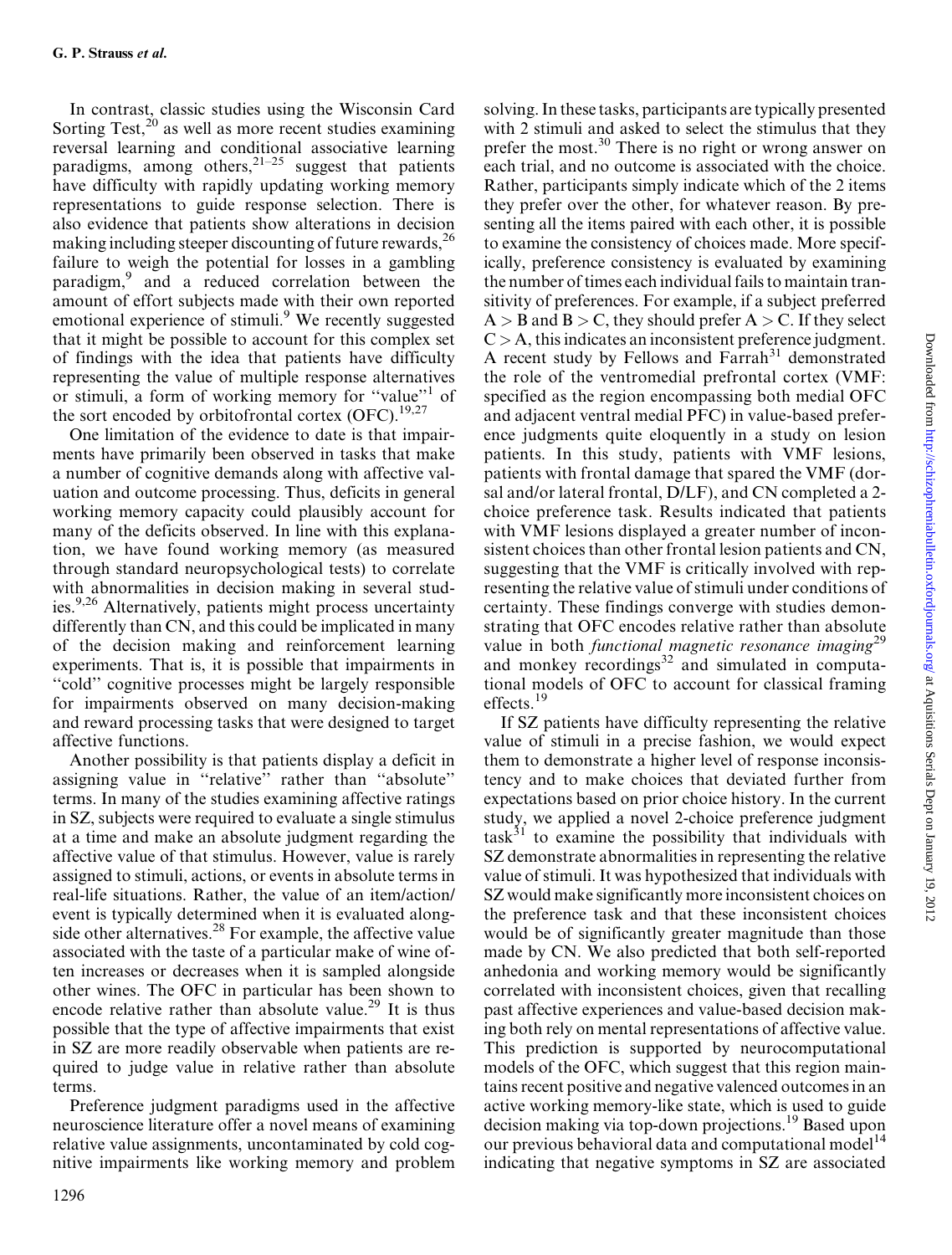with poor working memory for recent outcomes (thought to depend on intact OFC function) and hence poor valuebased decision making, we predicted that the same mechanisms would lead to low choice consistency on the preference judgment task.

#### Materials and Methods

#### Participants

Participants included 38 individuals meeting Diagnostic and Statistical Manual of Mental Disorders, Fourth Edition, Text Revision criteria for SZ or schizoaffective disorder (SZ,  $n = 37$ ; schizoaffective,  $n = 1$ ) (SZ) and 27 healthy CN. Individuals with SZ were recruited from the outpatient research program at the Maryland Psychiatric Research Center and evaluated during periods of clinical stability. Consensus diagnosis was established with a best-estimate approach based on psychiatric history and multiple interviews and subsequently confirmed using the Structured Clinical Interview for DSM-IV (SCID).<sup>33</sup> All patients met DSM-IV lifetime diagnostic criteria for SZ or schizoaffective disorder and were prescribed antipsychotic medications at the time of testing. Patients were prescribed a variety of antipsychotic medications, either alone (Fluphenazine:  $n = 7$ ; Clozapine:  $n =$ 6; Risperidone:  $n = 4$ ; Haloperidol:  $n = 3$ ; Olanzapine:  $n =$ 2; Ziprasidone:  $n = 1$ ; Quetiapine:  $n = 1$ ) or in combination with another antipsychotic (Clozapine  $+$  Risperidone:  $n = 1$ ; Clozapine + Quetiapine:  $n = 2$ ; Clozapine + Haloperidol:  $n = 1$ ; Quetiapine + Olanzapine:  $n = 1$ ; Quetiapine + Risperidone:  $n = 1$ ; Quetiapine + Paliperidone:  $n = 1$ ; Clozapine + Quetiapine + Haloperidol:  $n = 1$ ), and were assessed after a minimum period of 4 weeks of stable treatment.

Control subjects were recruited through random-digit dialing and word of mouth among people who were recruited via random-digit dialing. All CN underwent a screening interview, including the SCID-IV, and did not meet lifetime criteria for a psychotic disorder or any current Axis I disorder. CN had no family history of SZ and no recent history of substance abuse (none within 6 months), which was confirmed by urine toxicology at the time of testing. Participants were also screened for lifetime neurological disorders and were free from significant neurological conditions.

SZ and CN did not significantly differ in age,  $F(1,64)$  = 0.33,  $P = .57$ , parental education,  $F(1,64) = 0.02$ ,  $P = .90$ , gender,  $\chi^2$  (1,64) = 0.29, P = .61, or ethnicity,  $\chi^2$  (4,64) = 3.26,  $P = .52$ . Patients had lower Wechsler Abbreviated Scale of Intelligence (WASI) estimated full-scale intelligence quotients (IQs),  $F(1,64) = 12.83, P < .001$ , fewer years of total education,  $F(1,64) = 24.67$ ,  $P < .001$ , and poorer scores on all composite scores from the MATRICS battery (all  $P$ 's < .05). Demographic and descriptive neuropsychological data are presented in table 1.

|                                                               | Schizophrenia,<br>$(n = 38)$ | CN,<br>$(n = 27)$ |  |  |
|---------------------------------------------------------------|------------------------------|-------------------|--|--|
| Age                                                           | 42.44 (10.34)                | 41.00 (09.61)     |  |  |
| Education                                                     | 12.43 (1.84)                 | 14.78 (1.88)      |  |  |
| Parental education                                            | 13.44(3.30)                  | 13.35(2.12)       |  |  |
| <b>WASI</b> estimated<br>full-scale intelligence<br>quotients | 96.11 (14.06)                | 109.42 (12.39)    |  |  |
| $\%$ Male                                                     | 65.8%                        | 59.3%             |  |  |
| Ethnicity                                                     |                              |                   |  |  |
| Caucasian                                                     | 55.3%                        | 48.1%             |  |  |
| African American                                              | 42.1%                        | 48.1%             |  |  |
| Asian                                                         | 02.6%                        | $00.0\%$          |  |  |
| Other                                                         | $00.0\%$                     | 03.7%             |  |  |
| <b>MATRICS</b> battery                                        |                              |                   |  |  |
| Processing speed                                              | 35.23 (11.03)                | 50.95 (11.11)     |  |  |
| Attention/vigilance                                           | 36.51 (13.18)                | 50.80 (09.06)     |  |  |
| Working memory                                                | 37.42 (09.70)                | 50.67 (11.63)     |  |  |
| Verbal learning                                               | 37.80 (08.92)                | 44.19 (09.58)     |  |  |
| Visual learning                                               | 36.80 (13.21)                | 46.95 (13.15)     |  |  |
| Reasoning/problem<br>solving                                  | 40.20 (07.79)                | 48.33 (07.57)     |  |  |
| Social cognition                                              | 35.91 (14.32)                | 52.76 (10.37)     |  |  |
| Overall                                                       | 29.00 (12.05)                | 48.33 (11.13)     |  |  |

## Procedure

The preference task was administered as part of a larger battery of decision making, neuropsychological, selfreport, and clinical symptom measures. Demographic and diagnostic data were collected prior to administration of computerized and paper and pencil neuropsychological tasks, and symptom interviews were conducted concurrently with the neurocognitive evaluations. Computerized and neuropsychological testing were conducted over a period of approximately 3–4 h, with breaks allowed as needed to diminish fatigue and maintain motivation. Most evaluations were conducted over 2 sessions, typically separated by 1 week. All participants received monetary compensation for participation.

### Measures

CN and SZ participants completed the SCID-IV, $^{33}$  as well as the Chapman Physical and Social Anhedonia Scales, $34$  which are self-report questionnaires designed to assess anhedonia. All participants also completed the full MATRICS battery<sup>35</sup> to assess basic neuropsychological functioning. Symptom interviews were conducted for individuals with SZ, and patient's therapists completed standard psychiatric rating scales, including the Brief Psychiatric Rating Scale (BPRS<sup>36</sup>) and Scale for the Assessment of Negative Symptoms  $(SANS<sup>37</sup>)$ .

The preference judgment task was modeled after the task developed by Fellows and Farrah.<sup>31</sup> In this task,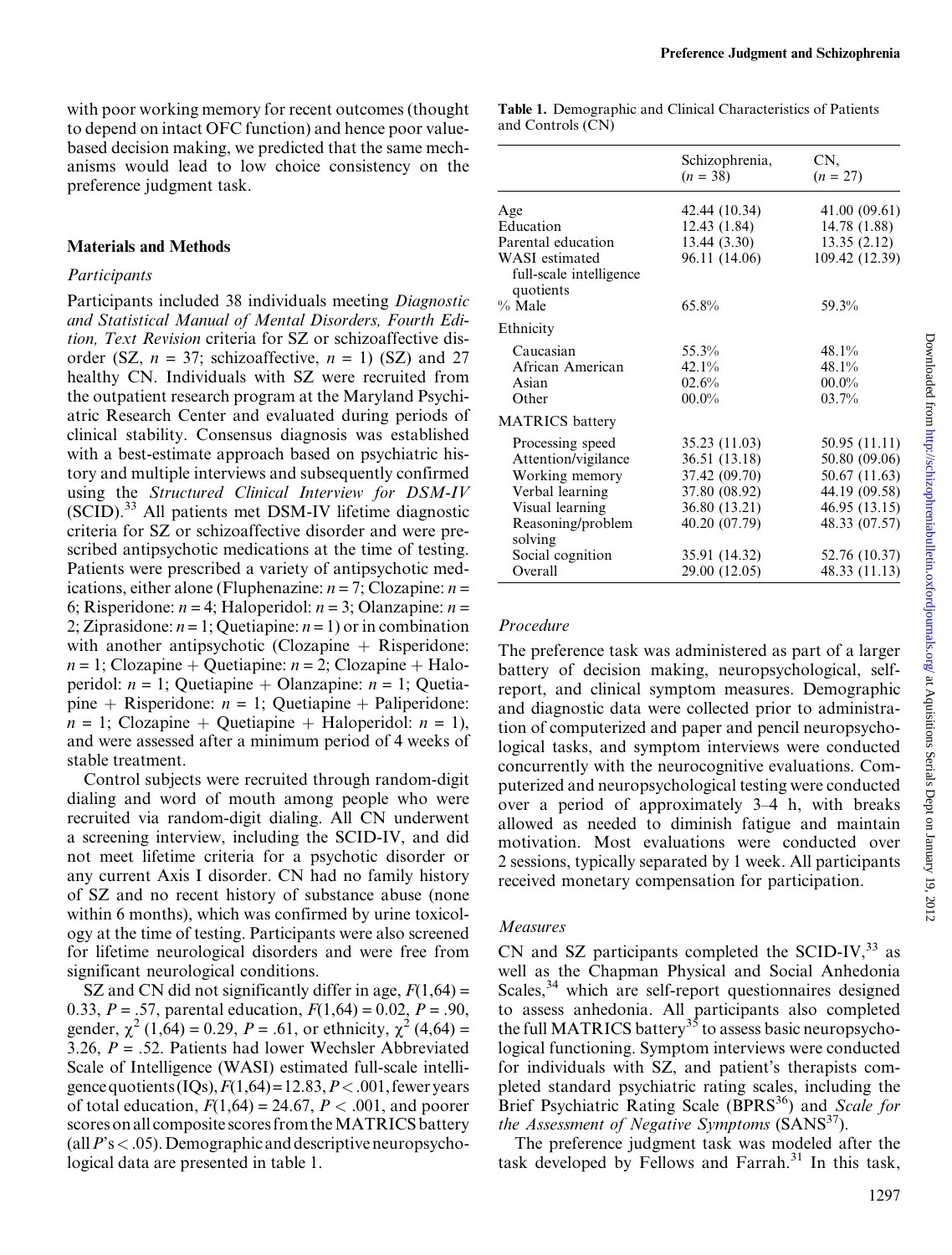2 visual stimuli are presented concurrently on the computer screen, and subjects are required to select the stimulus that they prefer. Subjects were asked to make each preference judgment separately, and no mention was made that choices were to be made consistent. In instances where participants were clearly conflicted about 2 stimuli, the experimenter was instructed to say that there was no right or wrong answer and to encourage the participant to simply choose the picture they preferred most. When participants were presented with 2 negative stimuli, which the participant may not ''like'' per se, they were instructed to select the one that they ''dislike less.''

A total of 6 conditions were presented. Four of these conditions consisted of color photographs representing distinct categories, including: fruit, landscapes, puppies, and vegetables. Examples of stimuli in each condition included: fruit (red apple, banana, kiwi), landscapes (rainforest, desert, mountains), puppies (German shepard, lab, shih tzu), and vegetables (broccoli, corn, cucumber). Subjects were presented with 66 trials in each condition, so that each of the 12 stimuli in a condition was paired with every other stimulus in that condition. The order of stimulus presentation was random within each condition, and the order of conditions was counterbalanced across subjects.

We also included 2 novel conditions to directly examine preference in relation to positively- and negativelyvalenced images. These conditions, termed graded valence and same valence, consisted of 12 images per condition that were selected from the International Affective Picture System  $(IAPS<sup>38</sup>)$  stimulus set based upon published normative data. Stimuli in the graded valence condition consisted of 3 highly pleasant images (mean valence = 8.12;  $SD = 0.12$ , 3 mildly pleasant images (mean valence =  $6.55$ ; SD = 0.55), 3 mildly unpleasant images (mean valence =  $3.56$ ; SD = 0.54), and 3 highly unpleasant images (mean valence =  $1.92$ ; SD =  $0.17$ ), as determined by published normative IAPS ratings. In contrast, stimuli in the same valence condition were all moderately pleasant, consisting of images of people, animals, food, and everyday objects. These stimuli had a mean normative IAPS valence rating of 7.03 (0.09), with a range of 6.80–7.16 based upon the published norms. These images have been used in numerous studies on SZ, where it has generally been found that individuals with SZ and CN rate the affective valence of these stimuli nearly identically (for recent review and meta-analysis, see Kring and Moran<sup>3</sup> and Cohen and Minor<sup>8</sup>). The inclusion of the graded valence and same valence conditions allowed for interesting comparisons, such as whether: (1) individuals with SZ make preference judgments in a normative fashion (ie, prefer highly positive  $>$  mildly positive  $>$ mildly negative  $>$  highly negative images) and (2) whether inconsistent preferences are limited to conditions that include only one semantic context (eg, all fruits, all puppies) or if they are characteristic of stimuli of similar valence

that represent a range of semantic contexts (eg, hot air balloons, couple hugging, sports car). Data processing procedures were performed using a series of macros in Microsoft Excel, which were verified for accuracy by hand scoring.

## Data Analysis

A series of data processing steps were taken in analyzing the preference data. First, we computed the initial rank order of each subject's preferences for every condition by summing the total number of times each stimulus was chosen. Second, we took each subject's initial rank order for each condition and calculated a ''final rank order,'' by applying multiple tie-breaking rules. Specific tie-breaking procedures were implemented for 2-way and 3-way or greater ties. For 2-way ties, the procedure entailed finding the ''tie-breaking trial'' where the tied items were judged by the subject and giving the preferred item in the tiebreaking trial the lower/better preference ranking (eg, if the Border Collie puppy was preferred over the Poodle puppy, then the Border Collie puppy has a rank of 4 and the Poodle puppy a rank of 5). For 3-way or greater ties, procedures consisted of finding all the trials where each of the tied items were compared to each other in order to determine whether one item won more tie-breaking trials than the others (eg, where Poodle is compared with Border Collie, Poodle is compared with Beagle, and Border Collie is compared with Beagle). The item winning the most tie-breaking trials was given the better/lower rank, and the item that lost more tie-breaking trials was given the worse/higher rank. In instances when all tied items were preferred an equal number of times on tie-breaking trials, all received the average rank of the 3 tied stimuli. Inconsistent choices were defined as choices that deviated from the final rank order of preferences. For example, if a subject chose the apple over orange and orange over banana, they were expected to choose apple over banana. If they instead chose banana over apple, this was considered an inconsistent choice. Fourth, the magnitude of inconsistency was determined for each inconsistent choice calculated by examining the number of rank-ordered items that fell between the selected less preferred rank-ordered item (ie, the inconsistent choice) and the more preferred rank-ordered item. For example, if the apple fell at 8 on the subject's final rank-order list and the banana fell at number 2 and the apple was chosen over the banana, then this would result in an inconsistency magnitude of 6.

Primary dependent measures included the average of the total number of inconsistent choices made per condition, and the average magnitude of inconsistent choices made for each condition. MANOVAs and repeated measures ANOVAs were used to examine group differences, and Spearman correlations were calculated between primary dependent variables and symptom, neuropsychological, and self-report measures.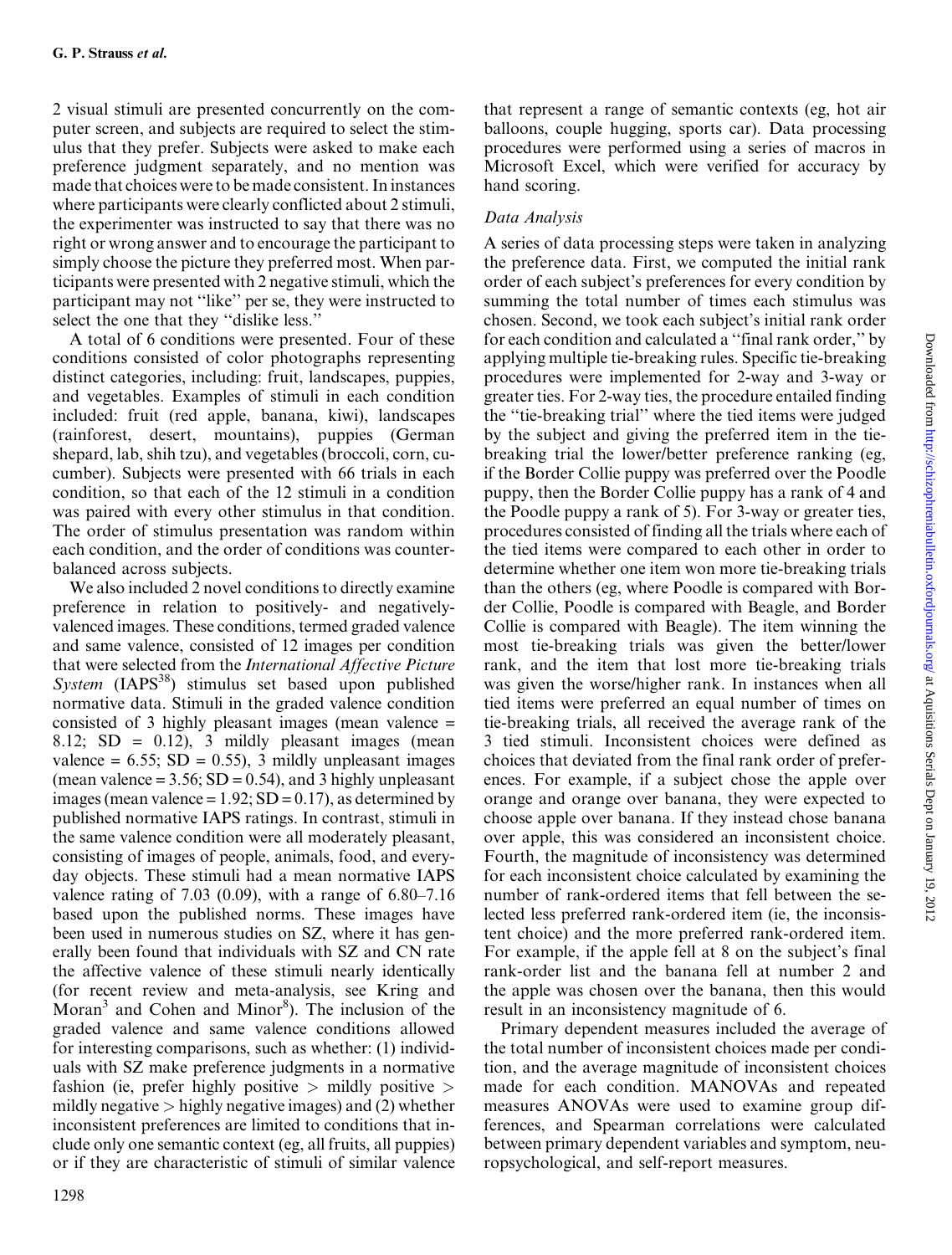

#### **Results**

MANOVA indicated an overall difference between groups when we examined the total number of inconsistent choices made,  $F(6,58) = 5.18$ ,  $P < .001$  ( $\eta^2 = .349$ ). Significant differences were present between groups for all 6 conditions: fruit,  $F(1,64) = 12.80, P < .001$ , landscapes,  $F(1,64) = 23.81$ ,  $P < .001$ , puppies,  $F(1,64) =$ 15.59,  $P < .001$ , vegetables,  $F(1,64) = 15.46$ ,  $P < .001$ , graded valence,  $F(1,64) = 11.05$ ,  $P < .001$ , and same valence,  $F(1,64) = 23.18$ ,  $P < .001$ . Thus, results indicate that individuals with SZ made significantly more inconsistent choices than CN (see figure 1).

MANOVA also indicated that SZ subjects showed a higher average magnitude of inconsistent ratings than did CN subjects,  $F(6,58) = 4.08$ ,  $P = .002$  ( $\eta^2 =$ .297). Significant differences were found on 4 out of 6 conditions, fruit,  $F(1,64) = 18.70$ ,  $P < .001$ , landscapes,  $F(1,64) = 07.37$ ,  $P = .009$ , graded valence,  $F(1,64) =$ 05.10,  $P = 0.027$ , same valence,  $F(1,64) = 07.37$ ,  $P =$ .009. The analyses for puppies,  $F(1,64) = 0.35$ ,  $P = .55$ , and vegetables,  $F(1,64) = 01.51$ ,  $P = .22$ , were nonsignificant but also showed patients to make larger magnitude inconsistent choices. Thus, individuals with SZ show a general pattern of making larger magnitudes of inconsistent choices than CN (see figure 2) (After entering WASI full-scale IQ as a covariate, MANCOVA was significant for the total number of inconsistencies  $[F = 5.57]$ ,  $P < .001$ ,  $\eta^2 = .38$ ] and magnitude of inconsistency [F = 3.83,  $P < .001$ ,  $\eta^2 = .30$ . The group  $\times$  emotion interaction also remained significant for the graded valence condition after controlling for IQ,  $F(3,63) = 5.95$ ,  $P = .001$  $[\eta^2 = .09]$ . Thus, our effects cannot be accounted for on the basis of group differences in IQ. We elected not to add these analyses to the main text due to problems related to the overmatching fallacy, whereby matching diagnostic groups on variables that are not independent



Fig. 1. Average Count of Inconsistencies per Condition. Fig. 2. Average Magnitude of Inconsistencies per Condition.

of the illness causes variance directly attributable to the variable of interest to be removed due to overmatching on a variable, such as IQ. In studies examining patient groups, such as individuals with SZ, the overmatching fallacy may be particularly relevant due to the neurodevelopmental nature of the disorder).

It is important to note that there were a similarly high number of inconsistent choices and large magnitude of inconsistent choices in the same valence condition as the fruit, landscape, puppies, and vegetables conditions. This suggests that failures of transitivity are not limited to conditions with a constrained semantic context but are also at hand when patients are presented with stimuli that are of similar valence but from a variety of semantic contexts.

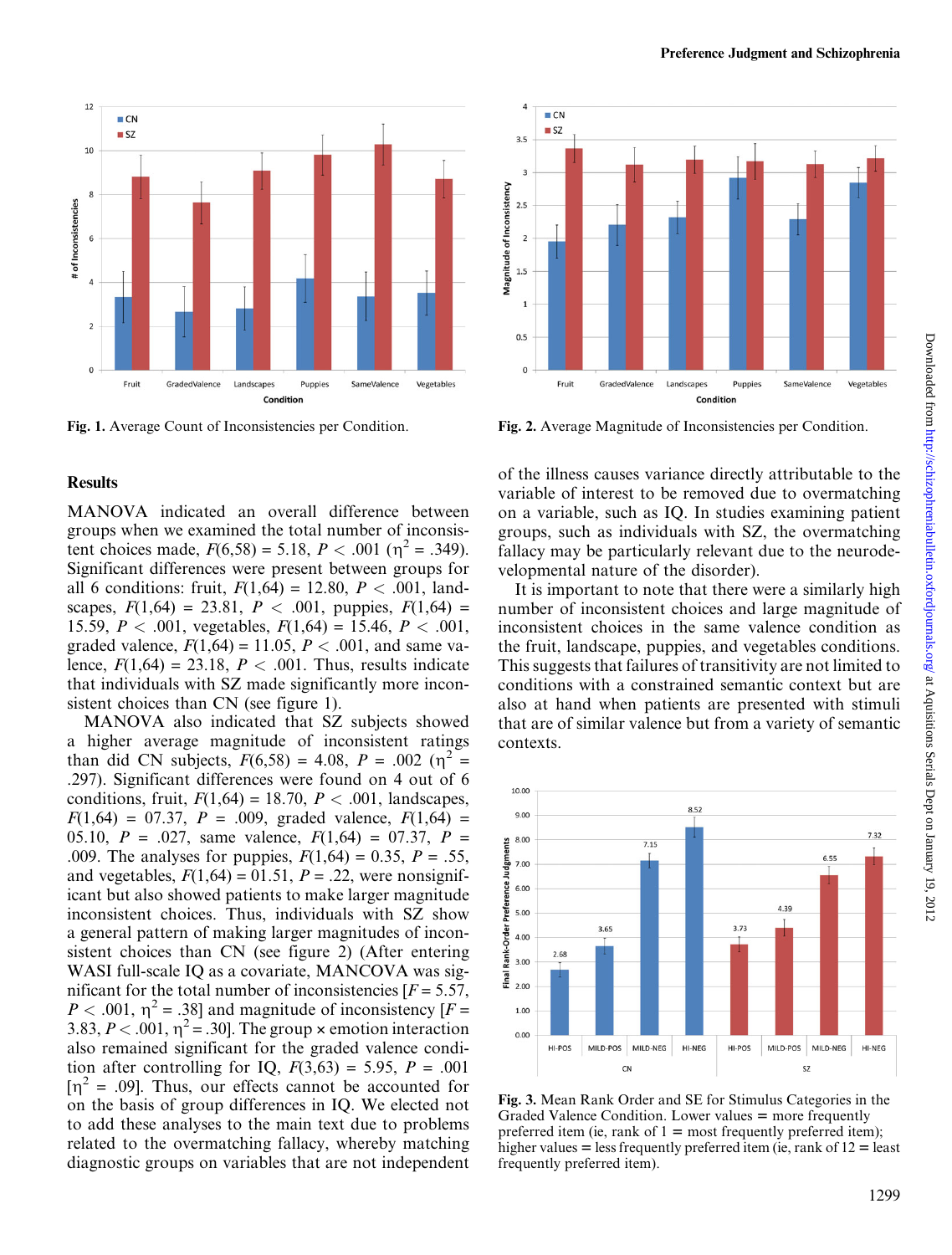|                              | Chapman PA |         | Chapman SA |          | <b>Working Memory</b> |          | General Cognition |         |
|------------------------------|------------|---------|------------|----------|-----------------------|----------|-------------------|---------|
|                              | SZ.        | CN      | <b>SZ</b>  | CN       | SZ.                   | CN       | SZ.               | CN      |
| Inconsistencies              |            |         |            |          |                       |          |                   |         |
| Graded valence inconsistency | $0.41*$    | $-0.10$ | 0.19       | $-0.13$  | $-0.17$               | 0.08     | $-0.32$           | 0.26    |
| Same valence inconsistency   | 0.31       | $-0.08$ | 0.15       | 0.08     | $-0.20$               | $-0.06$  | $-0.43**$         | 0.04    |
| Total inconsistency          | 0.32       | $-0.35$ | 0.20       | $-0.11$  | $-0.16$               | 0.05     | $-0.40*$          | 0.13    |
| Magnitude                    |            |         |            |          |                       |          |                   |         |
| Graded valence magnitude     | $0.52**$   | 0.21    | 0.32       | 0.18     | $-0.35*$              | $-0.12$  | $-0.41*$          | $-0.04$ |
| Same valence magnitude       | 0.24       | $-0.06$ | 0.17       | 0.09     | $-0.37*$              | 0.02     | $-0.46**$         | 0.16    |
| Total magnitude              | $0.37*$    | 0.23    | 0.17       | 0.33     | $-0.17$               | 0.33     | $-0.27$           | 0.06    |
| Rank order preferences       |            |         |            |          |                       |          |                   |         |
| High positive                | $0.34*$    | 0.22    | 0.14       | 0.14     | $-0.21$               | $-0.36$  | $-0.02$           | $-0.23$ |
| Mild positive                | 0.34       | 0.03    | $-0.16$    | 0.03     | 0.22                  | $-0.18$  | 0.20              | $-0.24$ |
| Mild negative                | $-0.20$    | $-0.31$ | $-0.07$    | $-0.47*$ | $-0.33*$              | $-0.16$  | $-0.28$           | $-0.22$ |
| High negative                | $-0.35$    | $-0.02$ | 0.08       | 0.13     | 0.26                  | $0.51**$ | 0.08              | $0.48*$ |

Table 2. Correlations between Chapman Anhedonia Scales, Working Memory, and Behavioral Measures in Schizophrenia (SZ) Patients and Controls (CN)

Note: Chapman PA, Chapman Physical Anhedonia Scale; Chapman SA, Chapman Social Anhedonia Scale; working memory, MATRICS working memory domain T-score; general cognition, MATRICS overall cognition T-score; total inconsistency and total magnitude, average value across all 6 conditions; rank-order preferences, average rank-ordered value for items per valence range in the same valence condition, where lower values reflect greater preference.

We also examined whether SZ and CN made preference judgments in a normatively valenced fashion (ie, prefer highly positive  $>$  mildly positive  $>$  mildly negative  $>$ highly negative images) by examining preference assignments in the graded valence condition. Repeated measures ANOVA indicated a significant group (SZ vs  $CN$ )  $\times$  condition (highly positive, mildly positive, mildly negative, highly negative) interaction,  $F(3,63) = 4.51$ ,  $P =$ .01 ( $\eta^2$  = .07), as well as a significant main effect for Condition,  $F(3,63) = 79.69$ ,  $P < .001$  ( $\eta^2 = .56$ ); however, the between-subjects effect of group was nonsignificant,  $F(1,63) = 0.12$ ,  $P = .73$  ( $\eta^2 = .00$ ). The significant within-subjects effect indicates that the stimulus manipulation was successful and that stimuli were generally preferred in a normative fashion (ie, highly positive > mildly positive  $>$  mildly negative  $>$  highly negative). Paired-samples *t*-tests conducted separately for CN and SZ, indicated that CN preferred highly positive  $>$ mildly positive  $(t = -2.55, P = .02)$  and mildly negative > highly negative  $(t = -3.29, P = .003)$ . In contrast, SZ patients did not prefer highly positive > mildly positive ( $t = -1.67$ ,  $P = .16$ ) nor did they prefer mildly negative  $>$  highly negative ( $t = -1.64$ ,  $P = .11$ ). Paired-samples t-tests also indicated that both CN and SZ preferred positive items significantly more than negative items (CN:  $t = -9.86$ ,  $P < .001$ ; SZ:  $t = -6.64$ ,  $P <$ .001). Thus, although individuals with SZ show a normative pattern of preferring positive over negative items, they made less robust fine-grained distinctions within each valence category than CN (see figure 3).

Correlations between behavioral measures of frequency of inconsistency, magnitude of inconsistency, and rank-order preference on the graded valence condition (ie, the average preference position from 0 to 11 that items within each normatively defined valence category were ranked within that condition) with Chapman scale anhedonia and MATRICS working memory and global impairment are presented in table 2. Given our unique interest in the same valence and graded valence conditions, we presented correlations with these variables specifically; however, we also present correlations with the average inconsistency and magnitude across all 6 conditions for completeness. Results indicated that higher levels of physical anhedonia were associated with both a greater number of inconsistencies and a greater magnitude of inconsistency. Higher physical anhedonia levels were also associated with reduced rank-order preference for highly positive, mildly positive, and highly negative items in the graded valence condition, suggesting that more severe anhedonia is associated with a tendency to like positive stimuli less strongly and dislike negative stimuli less strongly. Working memory was significantly correlated with a greater magnitude of inconsistency but not greater numbers of inconsistent choices; however, general cognitive impairment was associated with both total number of inconsistencies and magnitude of inconsistency in the graded and same valence conditions. Furthermore, when we calculated separate positive and negative valence gradation scores (average rank order of high emotion – average rank order of mild emotion), these measures were significantly correlated with working memory (positive:  $r = 0.37, P < 0.03$ ; negative:  $r = -0.39$ ,  $P < .02$ ), suggesting that poorer working memory performance is associated with less fine-grained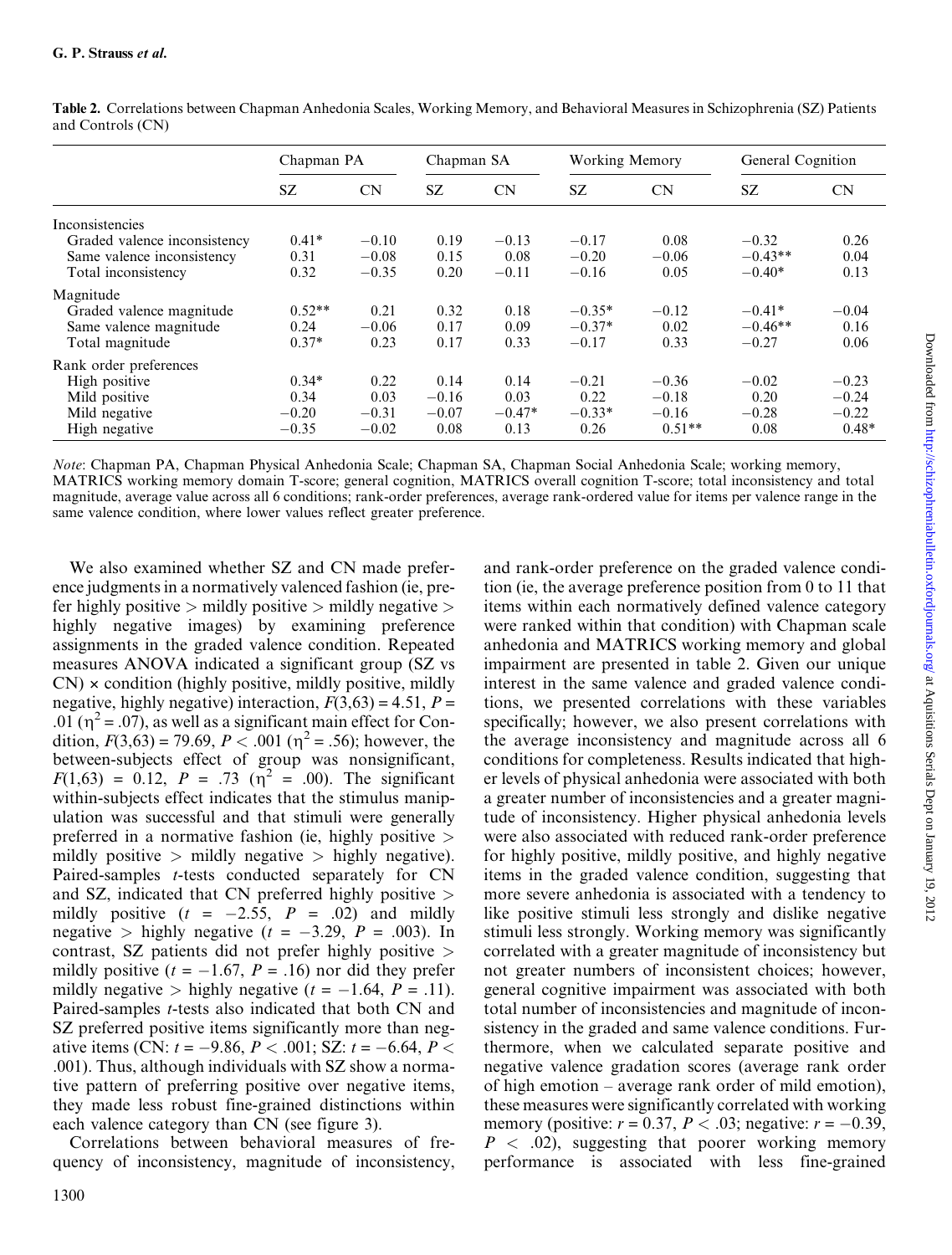distinctions between highly positive to mildly positive stimuli and mildly negative to highly negative stimuli. Positive and negative valence gradation scores were not significantly correlated with general cognition, suggesting that the ability to make fine-grained valence discriminations is specifically linked to working memory. Correlations between behavioral variables and the total and subscale global scores from the SANS, as well as BPRS positive, negative, and disorganized symptoms, were nonsignificant.

#### **Discussion**

Previous studies have indicated that individuals with SZ rate the affective value of emotional stimuli similarly to  $CN^{3,8}$ ; however, these studies required value assignments to be made in absolute rather than relative terms. In the current study, we examined the novel possibility that SZ is associated with abnormalities in judging relative value when multiple affective stimuli are presented in a 2-choice preference task. Specifically, we tested the prediction that individuals with SZ would make a greater number of inconsistent choices and display a greater magnitude of inconsistency than CN. Results supported both of these hypotheses, and the number of inconsistent choices made by individuals with SZ was comparable with what has been seen in VMF lesion patients.<sup>31</sup> At a behavioral level, these results reflect that SZ patients show less differentiation in their weighting of the subjective relative value of stimuli. These findings fit with a series of recent studies by our group that provide converging evidence that SZ patients display deficits in representing reward value (for a review, see Gold et  $al<sup>1</sup>$ ). Our results are also relevant to the growing body of studies indicating that SZ patients evidence a form of affective ambivalence, whereby they report more negative reactions to positive stimuli and positive reactions to negative stimuli.<sup>8</sup> It is possible that patients make such erratic responses because they process affective stimuli with a sense of uncertainty, which may arise due to difficulty representing stimulus value.

When interpreting the current results in relation to the broader SZ literature, it is important to note that different affective tasks appear to differentially activate closely related but different brain regions. In tasks where subjects are asked to make absolute affective evaluations, where they report their feelings in response to an affective stimulus, dorsal/rostral areas of the medial prefrontal cortex (mPFC) are activated, whereas more ventral areas of the mPFC are activated when subjects make a value judgment about the stimulus itself.<sup>39-41</sup> In preference tasks where affective judgments are made in relative terms, such as the one employed in the current study, regions encompassing both medial OFC and adjacent ventral medial  $PFC$  are involved.<sup>31,42–47</sup> We suspect that VMF dysfunction (referred to here as the region

encompassing both medial OFC and adjacent ventral medial PFC) provides a neural basis for the diminished level of distinction made between stimuli and large number of inconsistencies given the roles of the VMF in making preference judgments,  $31,42-47$  as well as consistent evidence of structural<sup>48–51</sup> and functional<sup>52–54</sup> abnormalities in these regions in SZ. However, functional neuroimaging studies using preference judgment tasks, along with tasks that require absolute judgments of feelings and stimulus ratings, are needed to confirm this interpretation and disentangle the brain regions associated with preserved and abnormal affective response in SZ.

The inclusion of our graded valence condition also allowed for interesting comparisons regarding the rank order of value judgments. In this condition, we presented subjects with highly positive, mildly positive, mildly negative, and highly negative IAPS images. When we examined the final rank-ordered preference, it was clear that the preferences of CN were much more in line with normed IAPS data than were the preferences of patients with SZ (ie, they preferred highly positive  $>$  mildly positive  $>$  mildly negative  $>$  highly negative). While individuals with SZ showed normal differentiation between positive and negative images broadly defined (ie, they preferred positive  $>$  negative), they neither did not prefer highly positive images to a significantly greater extent than mildly positive images nor did they prefer mildly negative images more than highly negative images. In this regard, findings are consistent with the notion that individuals with SZ show less fine-grained distinctions in their preferences for stimuli falling within positive and negative emotional categories.

Consistent with hypotheses, greater magnitude and number of inconsistent choices were significantly correlated with self-reported Chapman scale anhedonia in patients. However, it was curious that the magnitude of inconsistency and number of inconsistent choices were not significantly correlated with clinical symptoms, as rated by the BPRS or SANS. The reason for this dissociation is somewhat unclear; however, we expect that it might be due to differences inherent to the constructs tapped by these measures. Clinical interviews that measure negative symptoms, such as the SANS and BPRS, require patients to think back over their recent experiences during the past few weeks and indicate the extent to which they have performed certain behaviors. For example, the SANS rates the extent to which patients have lost interest in initiating pleasurable activities, whether they are able to form close relationships, and if they have engaged in behaviors aimed at obtaining reward. In contrast, the Chapman scales involve an unusual task demand, requiring a participant to call into mind some situation, which they may or may not have experienced very often or at all, and determine whether that experience describes how they might feel in that situation (eg, true or false—''I have usually found lovemaking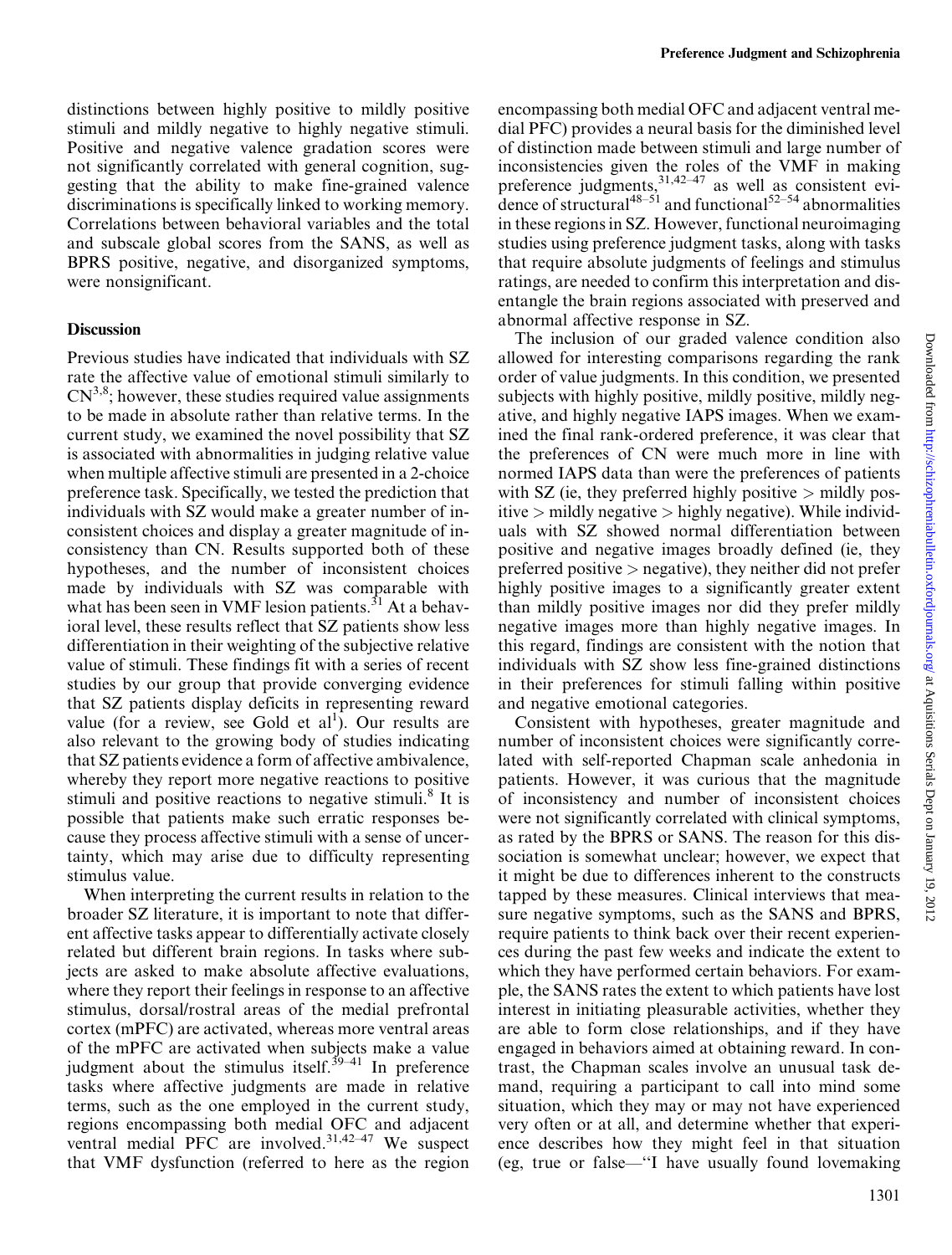to be intensely pleasurable''). In order to make this true– false judgment, participants are required to form some kind of mental representation of the value of the experiences that are being probed. Thus, it seems possible that clinical rating scales provide an index of reward-seeking behavior, while the self-report anhedonia scales tap into inner emotional experience, which may be more highly associated with the deficits in representing reward value observed on our preference task.

It was also interesting that the magnitude of inconsistency was significantly correlated with working memory. Correlations with working memory are consistent with the neurocomputational models suggesting that OFC maintains the relative magnitudes of positive and negative outcomes in working memory,<sup>19</sup> such that OFC dysfunction in SZ compromises the ability to use working memory to represent and compare the relative value of different outcomes. These associations further suggest that working memory deficits may underlie the ability to couple affective value and behavior,  $9.55$  although correlations with general cognition suggest that cognitive processes other than working memory may be at play as well. As we have previously noted, $9$  decision making and behavior are likely to be highly influenced by the extent to which individuals are able to generate and maintain stimulus representations in working memory. Without the ability to sustain mental representations of stimulus value, it is unlikely that affective value will carry enough salience to adequately influence behavior. Such representational failures may influence behavior in a profound way in paired-choice preference tasks by limiting the nuanced representation of the different attributes of a stimulus, making stimuli of similar general value easily confusable. These results are similar to those of Burbridge and Barch,<sup>56</sup> who found evidence that working memory impairment moderates the relationship between anhedonia and self-reported emotional experience of positive stimuli. It is possible that dysfunction within PFC networks may explain the association between working memory and preference inconsistency, as these regions are implicated in performance on both tasks.<sup>31,42–47,57</sup>

In sum, results indicate that individuals with SZ show deficits in judging the relative value of affective stimuli, as indicated by a greater number and magnitude of inconsistent preference choices and reduced fine-grained distinctions of stimuli falling within the same affective category (ie, pleasant or unpleasant). When viewed in conjunction with previous work on preference judgment conducted in the cognitive/affective neuroscience literature, $31,42-47,57$  as well as previous work by our group and others on reward value and learning in  $SZ^{9,55}$  findings are consistent with the idea that abnormalities in the subjective valuation of affective stimuli may result from difficulty forming mental representations and dysfunctional PFC networks.

# Funding

US National Institutes of Mental Health grants R01 MH080066-01, 5P30MH068580-02, and 5T32MH 067533-05.

# Acknowledgments

We would like to thank Drs Lesley Fellows and Alex Henri-Bhargava for their expert consultation regarding task design and data processing, as well as for providing us with materials used in their experiments. We are also indebted to the subjects who participated in the study and staff at the Maryland Psychiatric Research Center who made the completion of the study possible. We are especially thankful to Sharon August, Leeka Hubzin, Lindsay Phebus, and Tatyana Matveeva, who conducted subject recruitment and testing.

## **References**

- 1. Gold JM, Waltz JA, Prentice KJ, Morris SE, Heerey EA. Reward processing in schizophrenia: a deficit in the representation of value. Schizophr Bull. 2008;34:835–847.
- 2. Green MF, Leitman DI. Social cognition in schizophrenia. Schizophr Bull. 2008;34:670–672.
- 3. Kring AM, Moran EK. Emotional response deficits in schizophrenia: insights from affective science. Schizophr Bull. 2008; 34:819–834.
- 4. van 't Wout M, van Rijn S, Jellema T, Kahn RS, Aleman A. Deficits in implicit attention to social signals in schizophrenia and high risk groups: behavioural evidence from a new illusion. PLoS One. 2009;4:e5581.
- 5. Ochsner KN. The social-emotional processing stream: five core constructs and their translational potential for schizophrenia and beyond. Biol Psychiatry. 2008;64(1):48-61.
- 6. Green MF, Kern RS, Braff DL, Mintz J. Neurocognitive deficits and functional outcome in schizophrenia: are we measuring the "right stuff"? Schizophr Bull.  $2000;26(1):119-136$ .
- 7. Kraepelin E. Dementia Praecox and Paraphrenia. New York, NY: Krieger; 1971.
- 8. Cohen AS, Minor KS. Emotional experience in schizophrenia patients revisited: meta-analysis of laboratory studies. Schizophr Bull. 2010;36:143–150.
- 9. Heerey EA, Bell-Warren KR, Gold JM. Decision-making impairments in the context of intact reward sensitivity in schizophrenia. Biol Psychiatry. 2008;64:62–69.
- 10. Keri S, Kelemen O, Szekeres G, et al. Schizophrenics know more than they can tell: probabilistic classification learning in schizophrenia. Psychol Med. 2000;30(1):149–155.
- 11. Morris SE, Heerey EA, Gold JM, Holroyd CB. Learningrelated changes in brain activity following errors and performance feedback in schizophrenia. Schizophr Res. 2008;99: 274–285.
- 12. Perry W, Light GA, Davis H, Braff DL. Schizophrenia patients demonstrate a dissociation on declarative and nondeclarative memory tests. Schizophr Res. 2000;46:167–174.
- 13. Stevens A, Schwarz J, Schwarz B, Ruf I, Kolter T, Czekalla J. Implicit and explicit learning in schizophrenics treated with olanzapine and with classic neuroleptics. Psychopharmacology. 2002;160:299–306.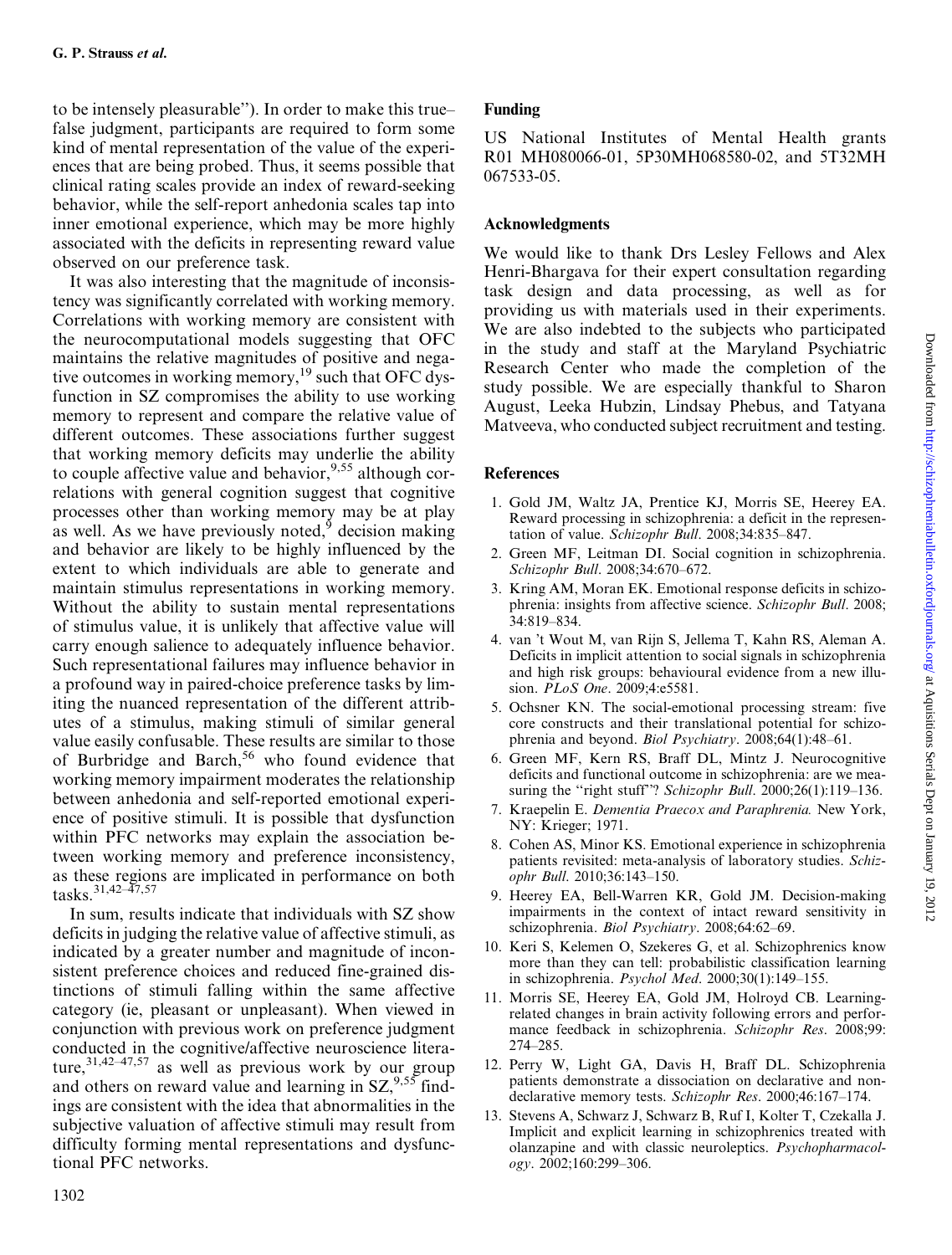- 14. Waltz JA, Frank MJ, Robinson BM, Gold JM. Selective reinforcement learning deficits in schizophrenia support predictions from computational models of striatal-cortical dysfunction. Biol Psychiatry. 2007;62:756–764.
- 15. Weickert TW, Terrazas A, Bigelow LB, et al. Habit and skill learning in schizophrenia: evidence of normal striatal processing with abnormal cortical input. Learn Mem (Cold Spring Harbor, NY). 2002;9:430–442.
- 16. Pedersen A, Siegmund A, Ohrmann P, et al. Reduced implicit and explicit sequence learning in first-episode schizophrenia. Neuropsychologia. 2008;46:186–195.
- 17. Kumari V, Gray JA, Honey GD, et al. Procedural learning in schizophrenia: a functional magnetic resonance imaging investigation. Schizophr Res. 2002;57:97–107.
- 18. Schwartz BL, Howard DV, Howard JH, Jr., Hovaguimian A, Deutsch SI. Implicit learning of visuospatial sequences in schizophrenia. Neuropsychology. 2003;17:517–533.
- 19. Frank MJ, Claus ED. Anatomy of a decision: striatoorbitofrontal interactions in reinforcement learning, decision making, and reversal. Psychol Rev. 2006;113:300–326.
- 20. Goldberg TE, Weinberger DR, Berman KF, Pliskin NH, Podd MH. Further evidence for dementia of the prefrontal type in schizophrenia? A controlled study of teaching the Wisconsin Card Sorting Test. Arch Gen Psychiatry. 1987; 44:1008–1014.
- 21. Gold JM, Bish JA, Iannone VN, Hobart MP, Queern CA, Buchanan RW. Effects of contextual processing on visual conditional associative learning in schizophrenia. Biol Psychiatry. 2000;48:406–414.
- 22. Kemali D, Maj M, Galderisi S, Monteleone P, Mucci A. Conditional associative learning in drug-free schizophrenic patients. Neuropsychobiology. 1987;17:30–34.
- 23. Rushe TM, Woodruff PW, Murray RM, Morris RG. Episodic memory and learning in patients with chronic schizophrenia. Schizophr Res. 1999;35:85–96.
- 24. Waltz JA, Gold JM. Probabilistic reversal learning impairments in schizophrenia: further evidence of orbitofrontal dysfunction. Schizophr Res. 2007;93:296–303.
- 25. Weiler JA, Bellebaum C, Brüne M, Juckel G, Daum I. Impairment of probabilistic reward-based learning in schizophrenia. Neuropsychology. 2009;23:571–580.
- 26. Heerey EA, Robinson BM, McMahon RP, Gold JM. Delay discounting in schizophrenia. Cogn Neuropsychiatry. 2007;12: 213–221.
- 27. Wallis JD. Orbitofrontal cortex and its contribution to decision-making. Annu Rev Neurosci. 2007;30:31–56.
- 28. Seymour B, McClure SM. Anchors, scales and the relative coding of value in the brain. Curr Opin Neurobiol. 2008; 18:1–6.
- 29. Elliott R, Agnew Z, Deakin JF. Hedonic and informational functions of the human orbitofrontal cortex. Cereb Cortex. 2008;20(1):198–204.
- 30. Paulus MP, Frank LR. Ventromedial prefrontal cortex activation is critical for preference judgments. Neuroreport. 2003;14:1311–1315.
- 31. Fellows LK, Farah MJ. The role of ventromedial prefrontal cortex in decision making: judgment under uncertainty or judgment per se? Cereb Cortex. 2007;17:2669–2674.
- 32. Tremblay L, Schultz W. Relative reward preference in primate orbitofrontal cortex. Nature. 1999;398:704–708.
- 33. First MB, Spitzer RL, Gibbon M, Williams JBW. Structured Clinical Interview for DSM-IV-TR Axis I Disorders—Patient Edition (SCID-I/P 2/2001 Revision). New York: Biometrics

Research Department, New York State Psychiatric Institute; 2001.

- 34. Chapman LJ, Chapman JP, Raulin ML. Scales for physical and social anhedonia. J Abnorm Psychol. 1976;85:374–382.
- 35. Green MF, Nuechterlein KH, Gold JM, et al. Approaching a consensus cognitive battery for clinical trials in schizophrenia: the NIMH-MATRICS conference to select cognitive domains and test criteria. Biol Psychiatry. 2004;56:301–307.
- 36. Overall JE, Gorham DR. The Brief Psychiatric Rating Scale. Psychol Rep. 1962;10:799–812.
- 37. Andreasen NC. Scale for the Assessment of Negative Symptoms. Iowa City: University of Iowa Press; 1983.
- 38. Lang PJ, Bradley MM, Cuthbert BN. International Affective Picture System (IAPS): Digitized Photographs, Instruction Manual and Affective Ratings, Technical Report A-6. Gainesville, FL: University of Florida; 2001.
- 39. Wager TD, Barrett LF, Bliss-Moreau E, et al. The neuroimaging of emotion. In: Lewis M, Haviland-Jones JM, Barrett LF, eds. The Handbook of Emotions. 3rd ed. New York, NY: Guilford; 2008:249–271.
- 40. Ochsner KN, Knierim K, Ludlow DH, et al. Reflecting upon feelings: an fMRI study of neural systems supporting the attribution of emotion to self and other. J Cogn Neurosci. 2004;16:1746–1772.
- 41. Olsson A, Ochsner KN. The role of social cognition in emotion. Trends Cogn Sci. 2008;12:65–71.
- 42. Zysset S, Huber O, Ferstl E, von Cramon DY. The anterior frontomedian cortex and evaluative judgment: an fMRI study. Neuroimage. 2002;15:983–991.
- 43. Arana FS, Parkinson JA, Hinton E, Holland AJ, Owen AM, Roberts AC. Dissociable contributions of the human amygdala and orbitofrontal cortex to incentive motivation and goal selection. J Neurosci. 2003;23:9632–9638.
- 44. Cunningham WA, Johnson MK, Gatenby JC, Gore JC, Banaji MR. Neural components of social evaluation. J Pers Soc Psychol. 2003;85:639–649.
- 45. McClure SM, Li J, Tomlin D, Cypert KS, Montague LM, Montague PR. Neural correlates of behavioral preference for culturally familiar drinks. Neuron. 2004;44:379–387.
- 46. Johnson SC, Schmitz TW, Kawahara-Baccus TN, et al. The cerebral response during subjective choice with and without self-reference. J Cogn Neurosci. 2005;17:1897-1906.
- 47. Volz KG, Schubotz RI, von Cramon DY. Decision-making and the frontal lobes. Curr Opin Neurol. 2006;19:401–406.
- 48. Goldstein JM, Goodman JM, Seidman LJ, et al. Cortical abnormalities in schizophrenia identified by structural magnetic resonance imaging. Arch Gen Psychiatry. 1999;56:537–547.
- 49. Crespo-Facorro B, Paradiso S, Andreasen NC, et al. Neural mechanisms of anhedonia in schizophrenia: a PET study of response to unpleasant and pleasant odors. JAMA. 2001;286: 427–435.
- 50. Pantelis C, Velakoulis D, McGorry PD, et al. Neuroanatomical abnormalities before and after onset of psychosis: a crosssectional and longitudinal MRI comparison. Lancet. 2003; 361:281–288.
- 51. Davatzikos C, Shen D, Gur RC, et al. Whole-brain morphometric study of schizophrenia revealing a spatially complex set of focal abnormalities. Arch Gen Psychiatry. 2005;62: 1218–1227.
- 52. Bertollo DN, Cowen MA, Levy AV. Hypometabolism in olfactory cortical projection areas of male patients with schizophrenia: an initial positron emission tomography study. Psychiatry Res. 1996;60:113–116.